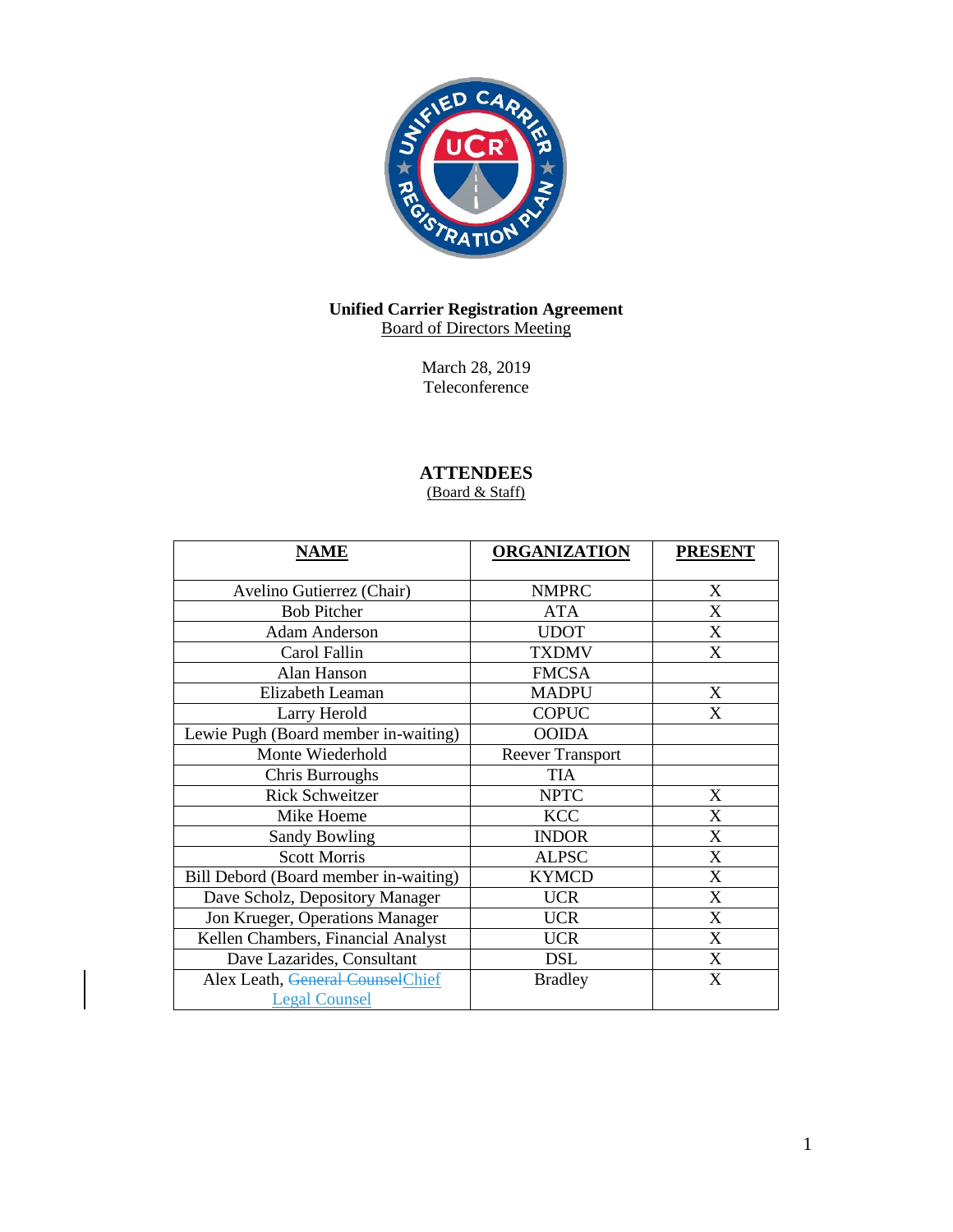# **MINUTES**

#### **Welcome, Call to Order & Introductions**

Chair Avelino Gutierrez called the meeting to order at 12:01 p.m. ET and welcomed attendees.

#### **Verification of Meeting Notice**

Mr. Chair Gutierrez verified that the meeting notice was published in the Federal Register on March 21, 2019.

#### **Review & Approval of Agenda & Setting of Ground Rules**

A MOTION was MADE and SECONDED to approve the Board agenda as presented. THE MOTION CARRIED.

#### **Approval of Minutes of the January 29, 2019 UCR Board Meeting**

A MOTION was MADE and SECONDED to approve draft the minutes from the January 29, 2019 UCR Board meeting as presented. THE MOTION CARRIED.

# **Critical Issues**

- **Memo to Board re: Sunshine Act compliance & governance best practices** A MOTION was MADE and SECONDED to adopt the recommendations in the memo to the Board. THE MOTION CARRIED.
- **New Proposed amendments to UCR Agreement**

Jon Krueger reviewed draft proposed amendments to the UCR Agreement covering previously approved actions by the Board related to the UCR refund procedure and new treatment of school buses in UCR calculations.

A MOTION was MADE and SECONDED to approve the draft-proposed amendments to the UCR Agreement as presented. THE MOTION CARRIED.

#### **Update: Revised 2020-21 UCR Fee Recommendation**

Mr.Scott Morris reported that further modifications to the 2020-21 UCR Fee Recommendation were submitted to the U.S. Department of Transportation and the Board on February 25, 2019.

#### **Revised 2019 Budget**

Elizabeth Leaman and Dave Scholz reviewed modifications made to the 2019 UCR operating budget.

A MOTION was MADE and SECONDED to approve the modifications to the budget as presented. THE MOTION CARRIED.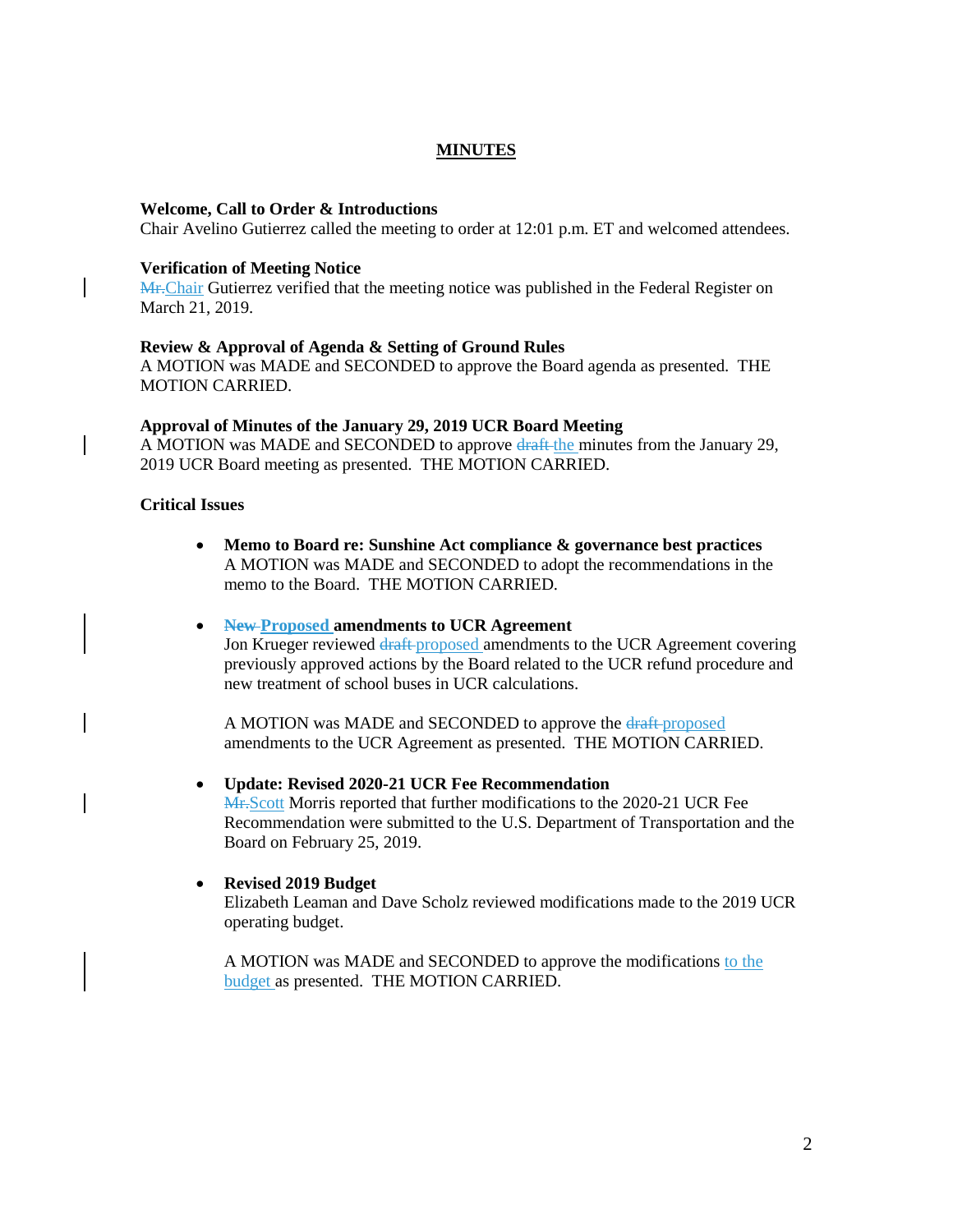**Recommended Modification to UCR State Carrier Audit Instructions**  Mike Hoeme reviewed a proposal from the Audit Subcommittee to modify requirements for the annual carrier audits performed by participating states. Following discussion, the Board agreed to modify the proposal from the Audit Subcommittee by requiring  $\pm$ changes to become effective as of July 1, 2019 and for the audit requirements to cover the previous 12 month period.

A MOTION was MADE and SECONDED to adopt the recommendations as amended and to amend the UCR Agreement appropriately. THE MOTION CARRIED.

#### **2019 UCR Registration Period**

Chair Avelino Gutierrez authorized an extension of the UCR-recommended grace period for enforcement of the 2019 registration period through the end of April, with recommended enforcement beginning on May 1, 2019.

The Board directed UCR staff to notify CVSA and all participating states as soon as possible.

The Board will ratify the Chair's decision at a future its June 2019 Board meeting.

#### **Updates Concerning UCR Legislation**

No updates.

#### **Report of FMCSA**

Rick Wood reported that all pending Board seat assignments are still under review.

## **Contractor Reports**

- **UCR Administrator (Kellen)**  Mr. Scholz and Mr. Krueger reported on recent activities at the UCR Administrator and answered questions.
- **DSL Transportation Services, Inc.** Dave Lazarides reviewed the latest FARs report and answered questions.
- **Seikosoft**

Toby Piquet provided an update on recent upgrades to the National Registration System and answered questions.

#### **Subcommittee Reports**

\*Note: Dispute Resolution awaiting appointment of new Chair, so not included

**Audit Subcommittee** 

M<sub>r</sub>.Mike Hoeme reviewed a proposal for addressinged substandard state audit reports and requested that the Board consider taking action to approve at a future meeting.

#### **Finance Subcommittee**

Ms.Elizabeth Leaman and Mr. Scholz provided updates on potential timeframes for initial state distributions, procuring CDs from Bank of North Dakota, the status of the